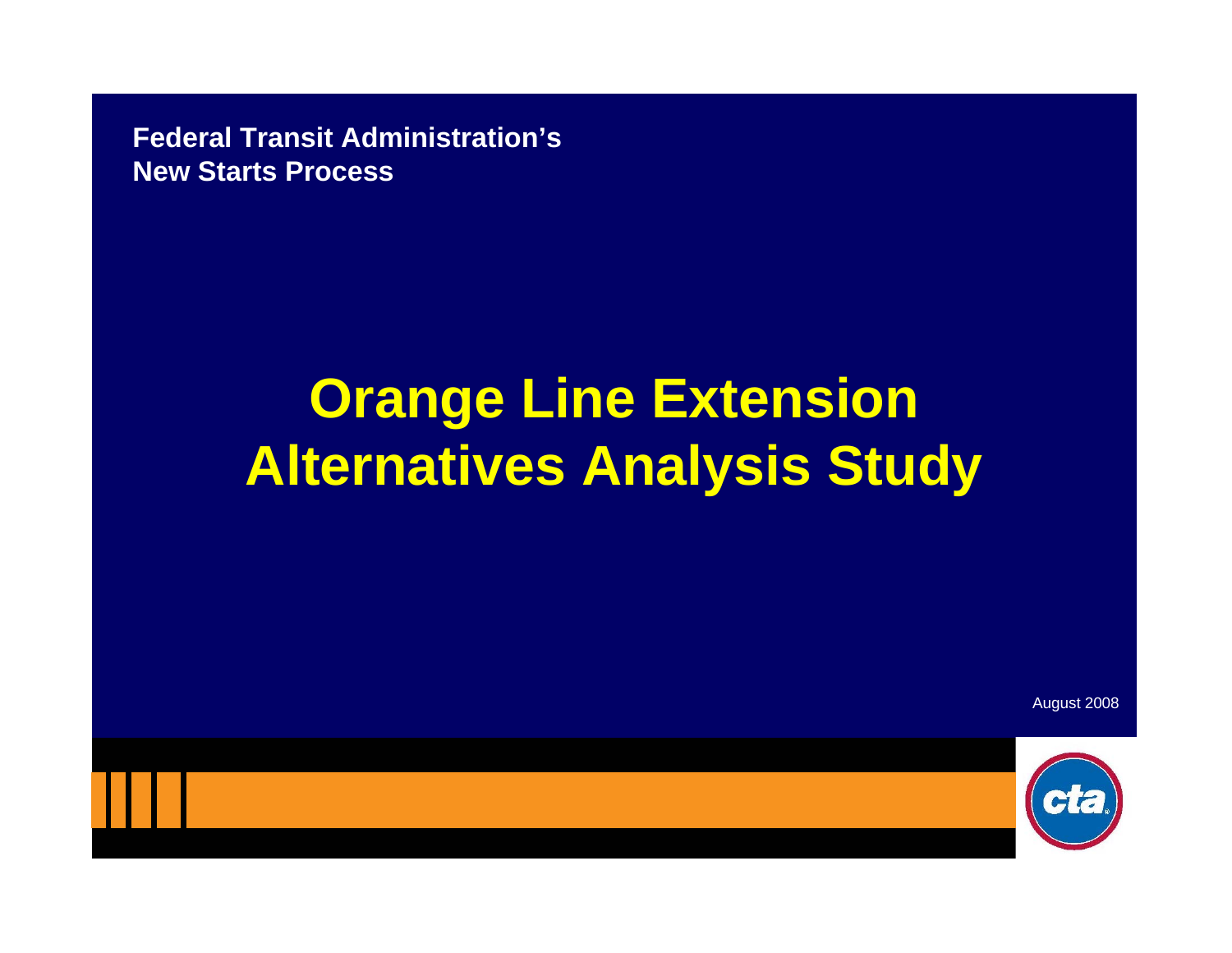# **Schedule for Tonight's Meeting**

- **Structure of the meeting**
- • **Questions and answers process**
	- Submit your comments in writing on comment cards
	- Comments and questions will be grouped and answered by topic
	- All comments and questions will be addressed on CTA's website **-** www.transitchicago.com
	- An interpreter for the hearing impaired and translators for the Polish and Spanish speaking communities are available this evening

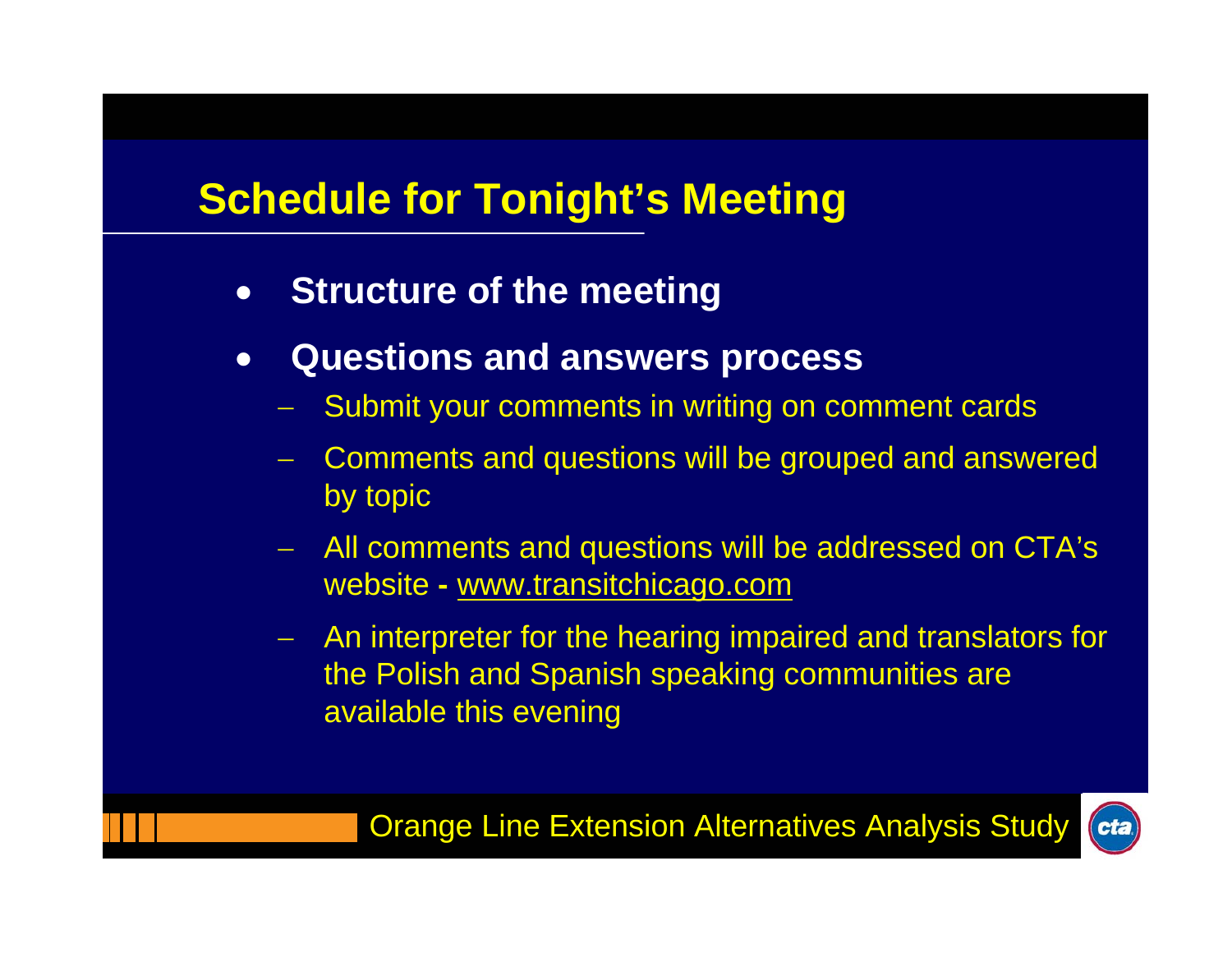# **Tonight's Speakers**

### •**Darud Akbar – Moderator**

– Chicago Transit Authority

### •**Jeffrey Busby – Strategic Planning Manager**

– Chicago Transit Authority

### •**Ronald Shimizu – Orange Line Study Area Manager**

− Parsons Brinckerhoff

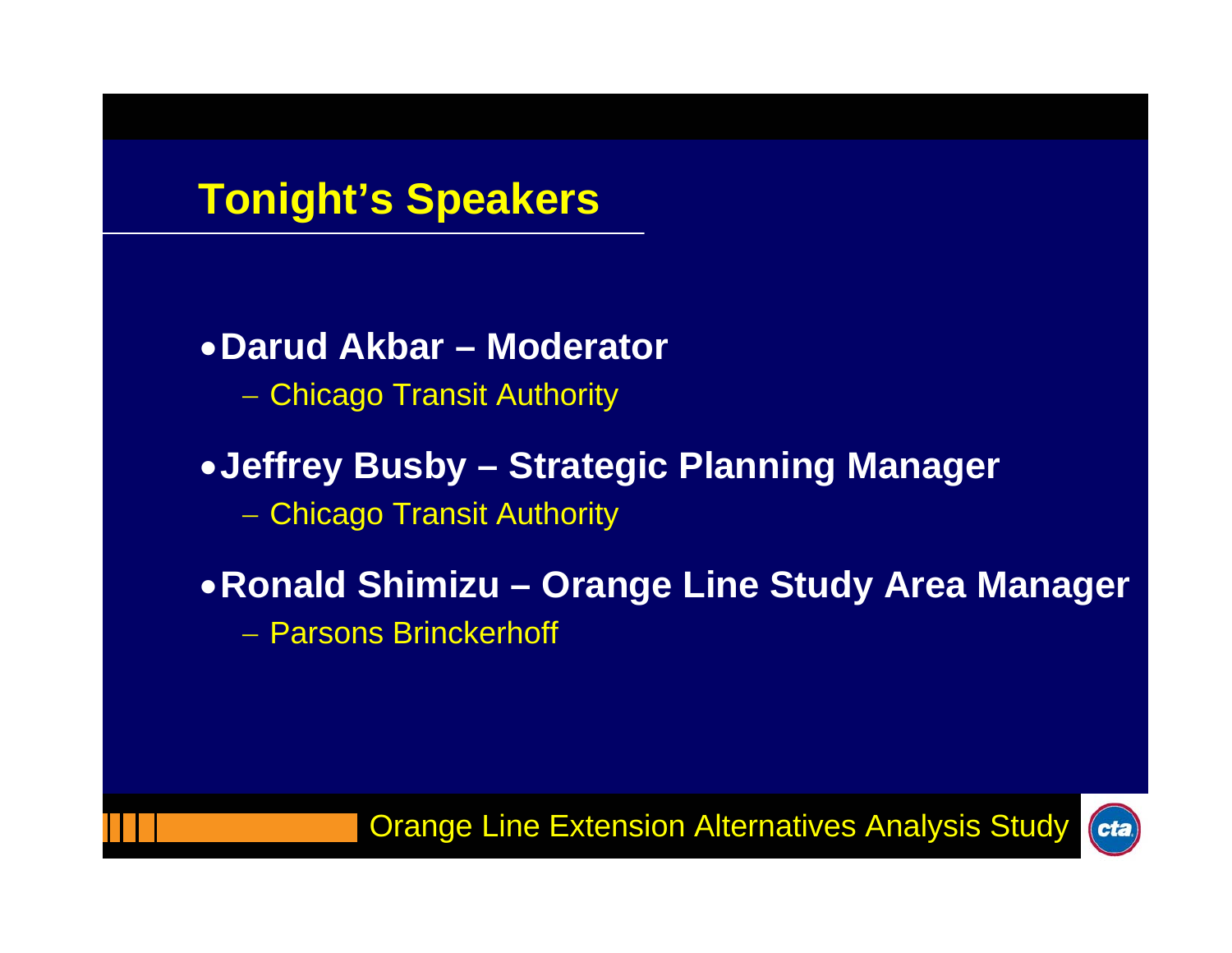## **Outline of the Presentation**

- •**Describe Federal Transit Administration's (FTA) required "New Starts" process**
- •**Define Alternatives Analysis study steps**
- •**Emphasize importance of public involvement process**
- •**Discuss status of Orange Line Extension Alternatives Analysis Study**

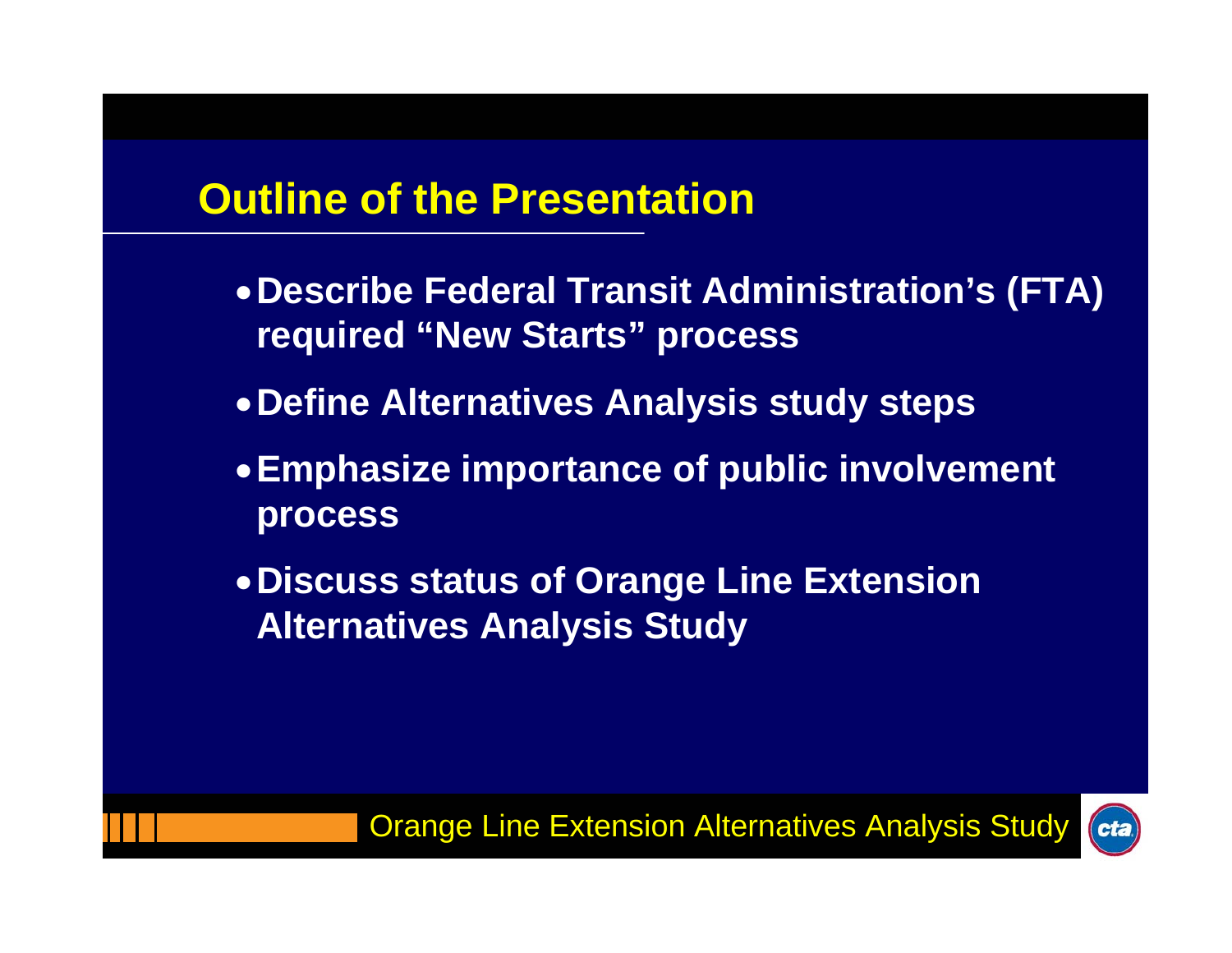### **FTA's Required New Starts Process**

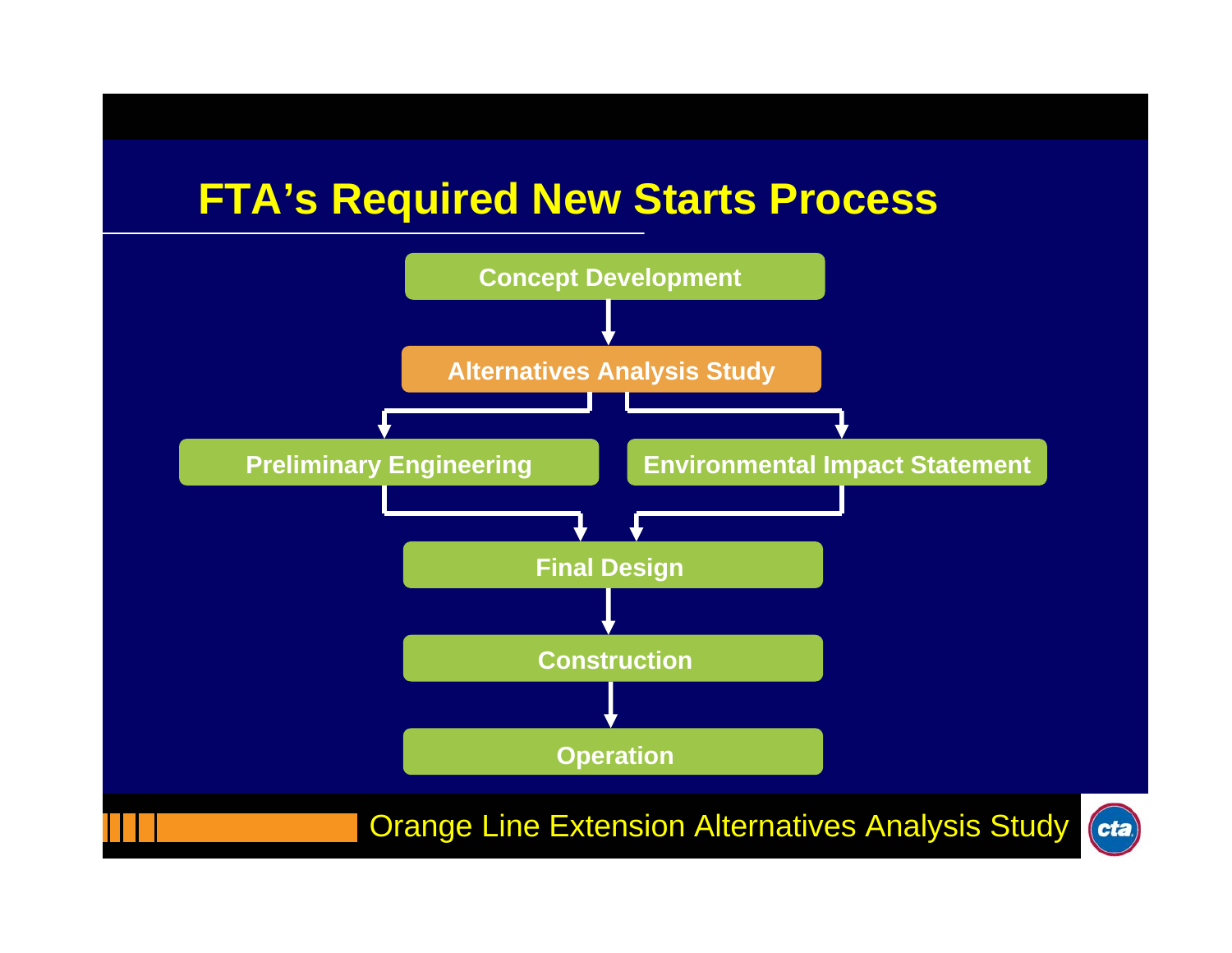# **Alternatives Analysis (AA) Studies**

- •**FTA Requirement for federal funding for transit expansion (New Starts)**
- •**Identifies transit opportunities and ensures all practical solutions are considered**
- •**Ensures planning is consistent among all New Starts projects throughout the country**
- •**Provides opportunity to gather information and receive public input**
- •**Identifies Locally Preferred Alternative**

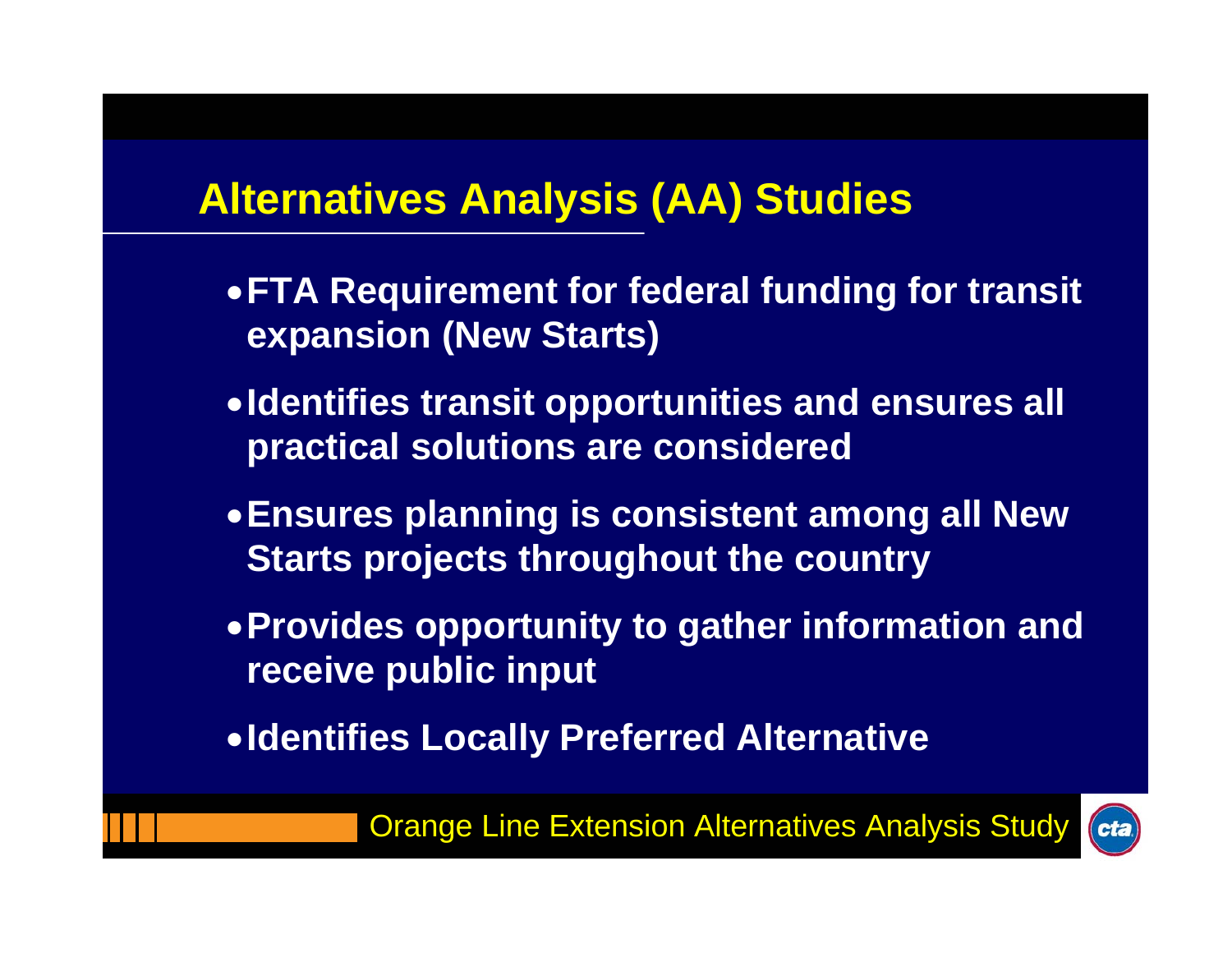# **Alternatives Analysis Process – Key Steps**

•**Define Purpose and Need** 

**Public Involvement Public Involvement**

- •**Identify all possible transportation alternatives called the "Universe of Alternatives"**
- •**Evaluate viability of possible alternatives through a screening procedure**
- •**Identify Locally Preferred Alternative**

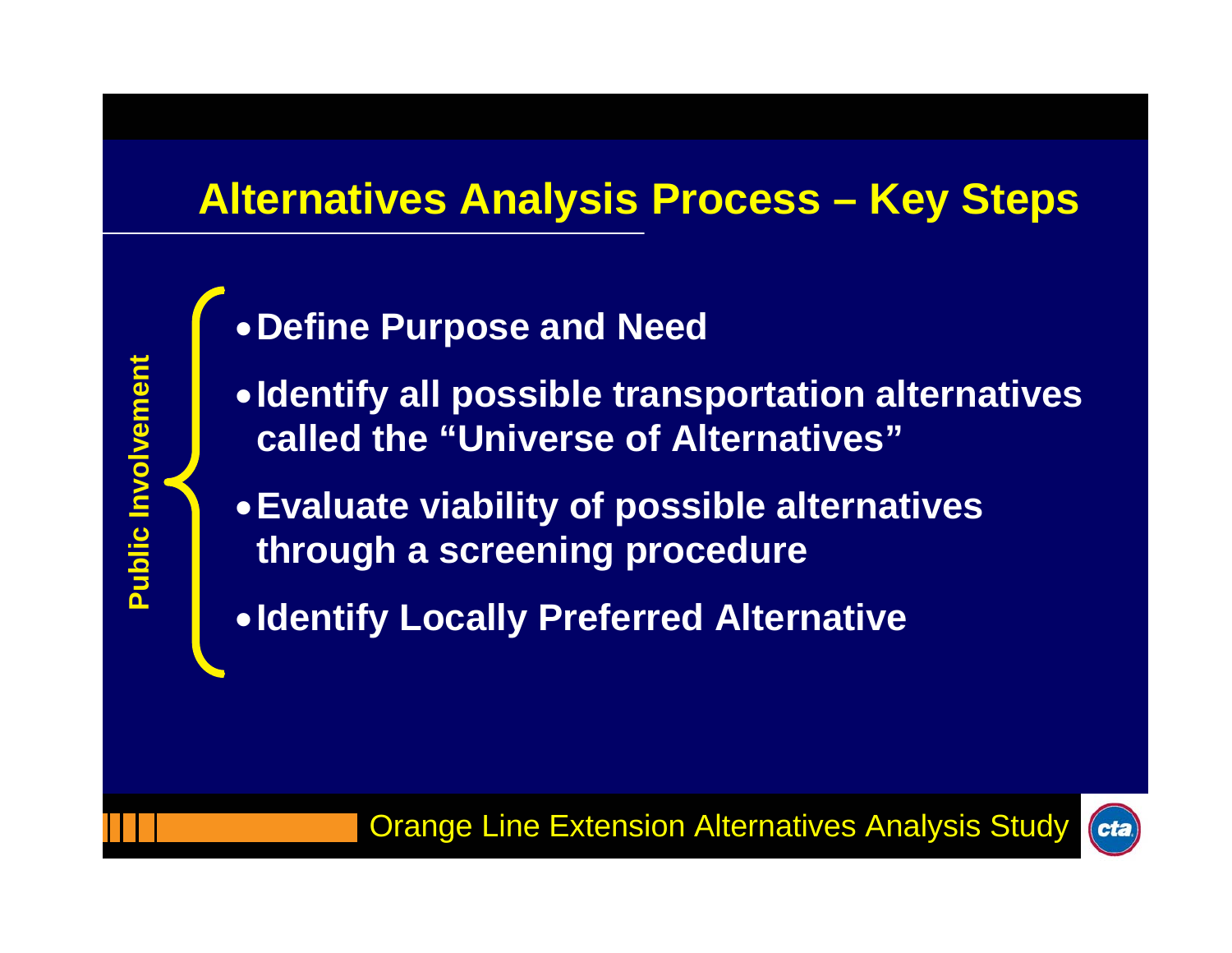# **Public Involvement Process**

- **Key component of the Alternatives Analysis study**
- **Opportunity to provide information and receive public input**
	- − Your comments are needed to complete this screening process
- **Community outreach**
	- General public, elected officials, community and civic organizations, local and state agencies
- **Ongoing public involvement / input**
	- − Meetings announced through public notices and advertisements
	- Project updates on the CTA web site www.transitchicago.com, accessible at local public libraries

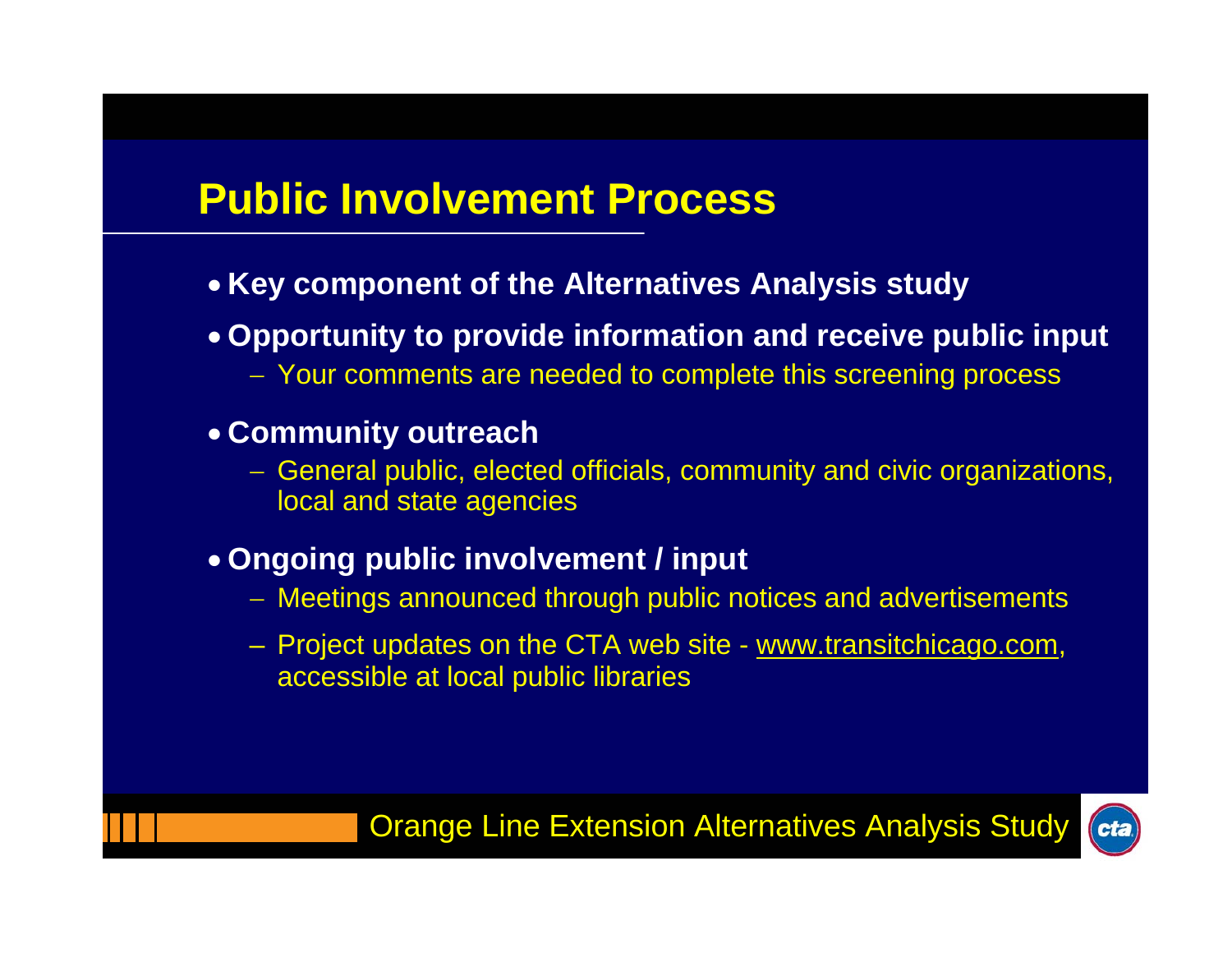# **Status of Study**

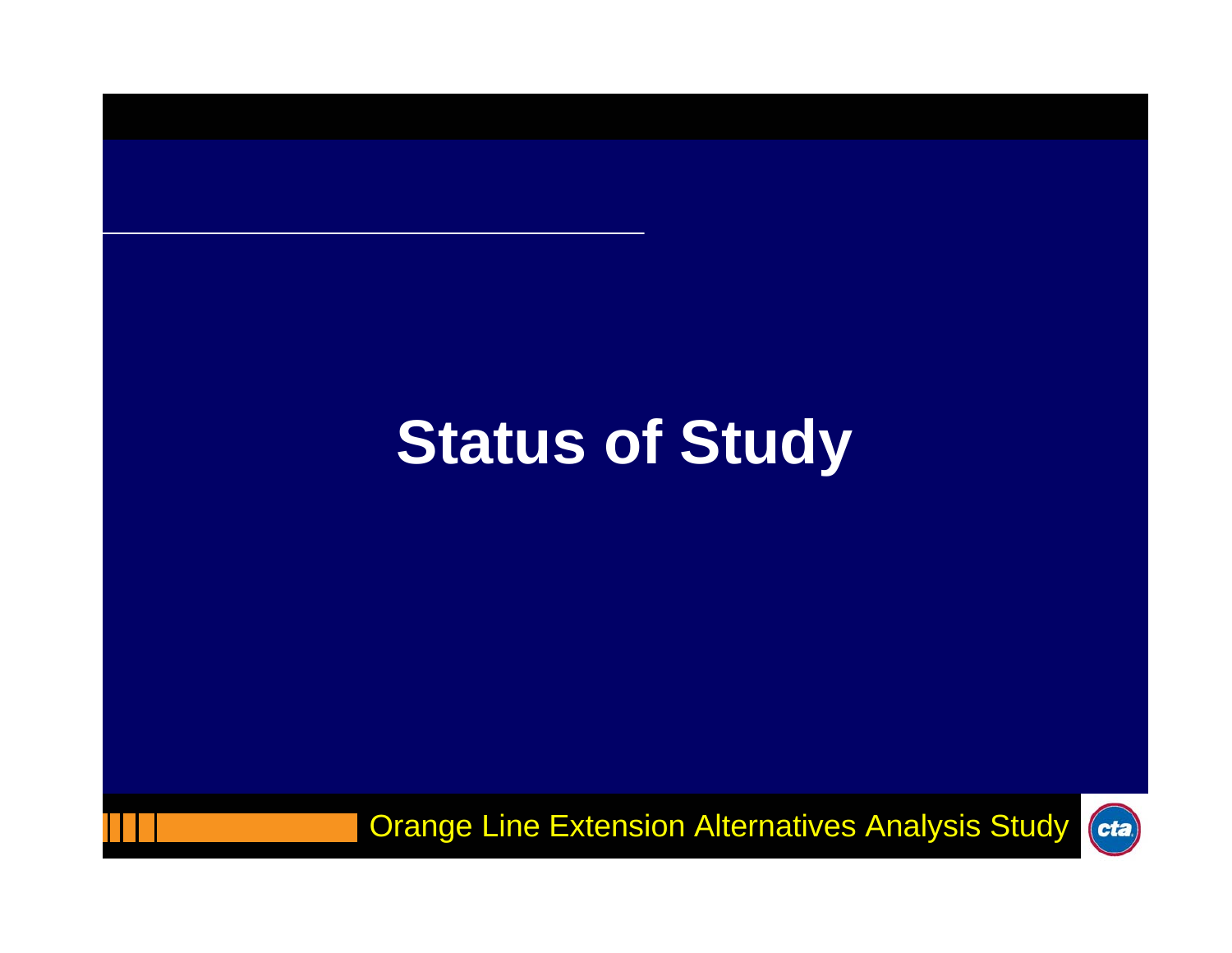### **Purpose and Need**

- $\bullet$  **Relieve roadway, bus and passenger congestion at Midway Airport Orange Line station**
- $\bullet$  **Better accommodate tremendous growth in employment opportunities along Cicero Avenue and air travel at Midway since the opening of the Orange Line in 1993**
- $\bullet$ **Reduce lengthy bus trips to access Orange Line**
- $\bullet$  **Alleviate traffic congestion due to expected growth in study area population and employment**

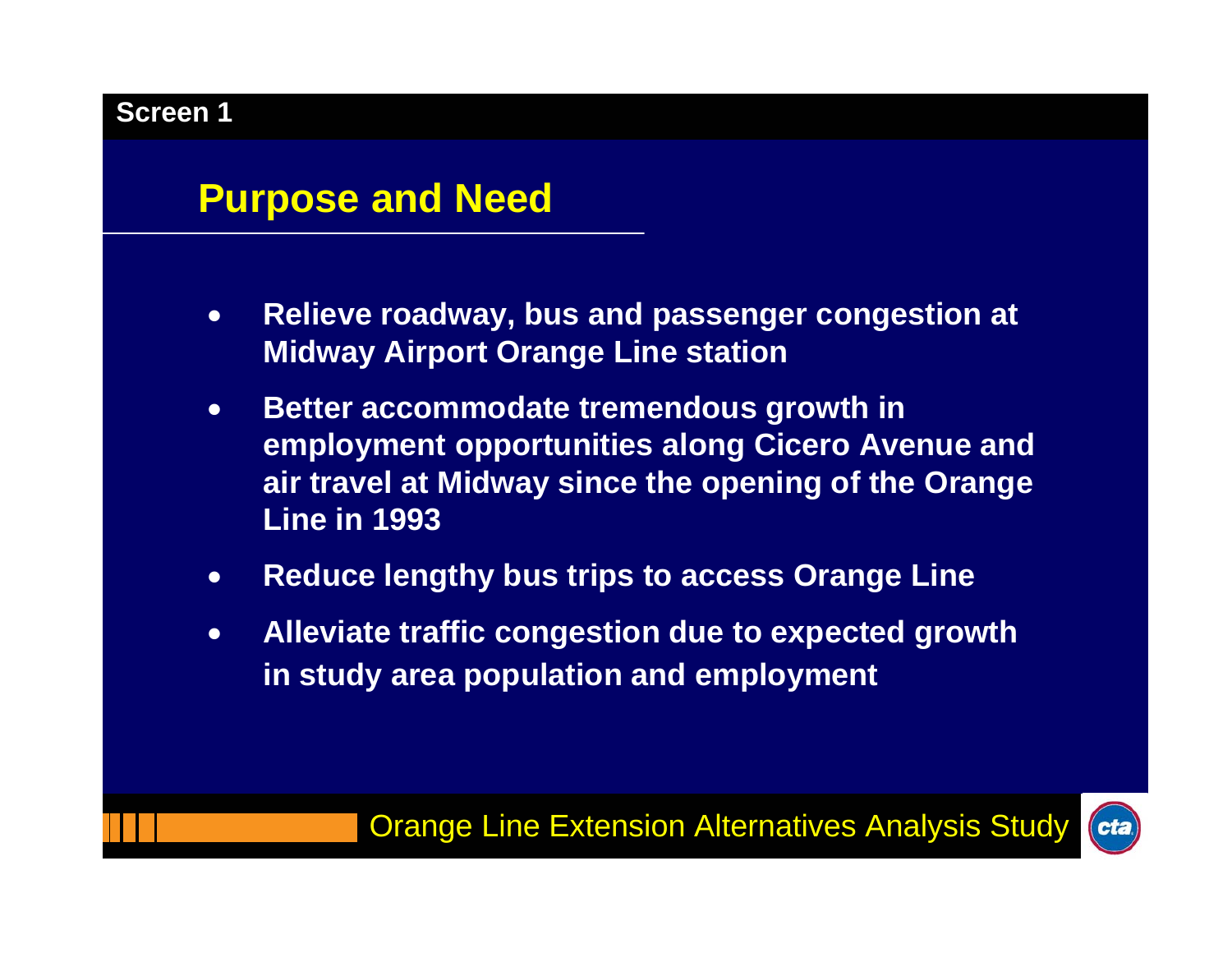### **Opportunity for Improvement**

- **Extend rapid transit service south from Midway Airport Orange Line terminal:** 
	- − **Improve access to, within, and beyond study area**
	- − **Support economic development and job opportunities**
	- − **Shorten transit travel times through faster and more direct routings**



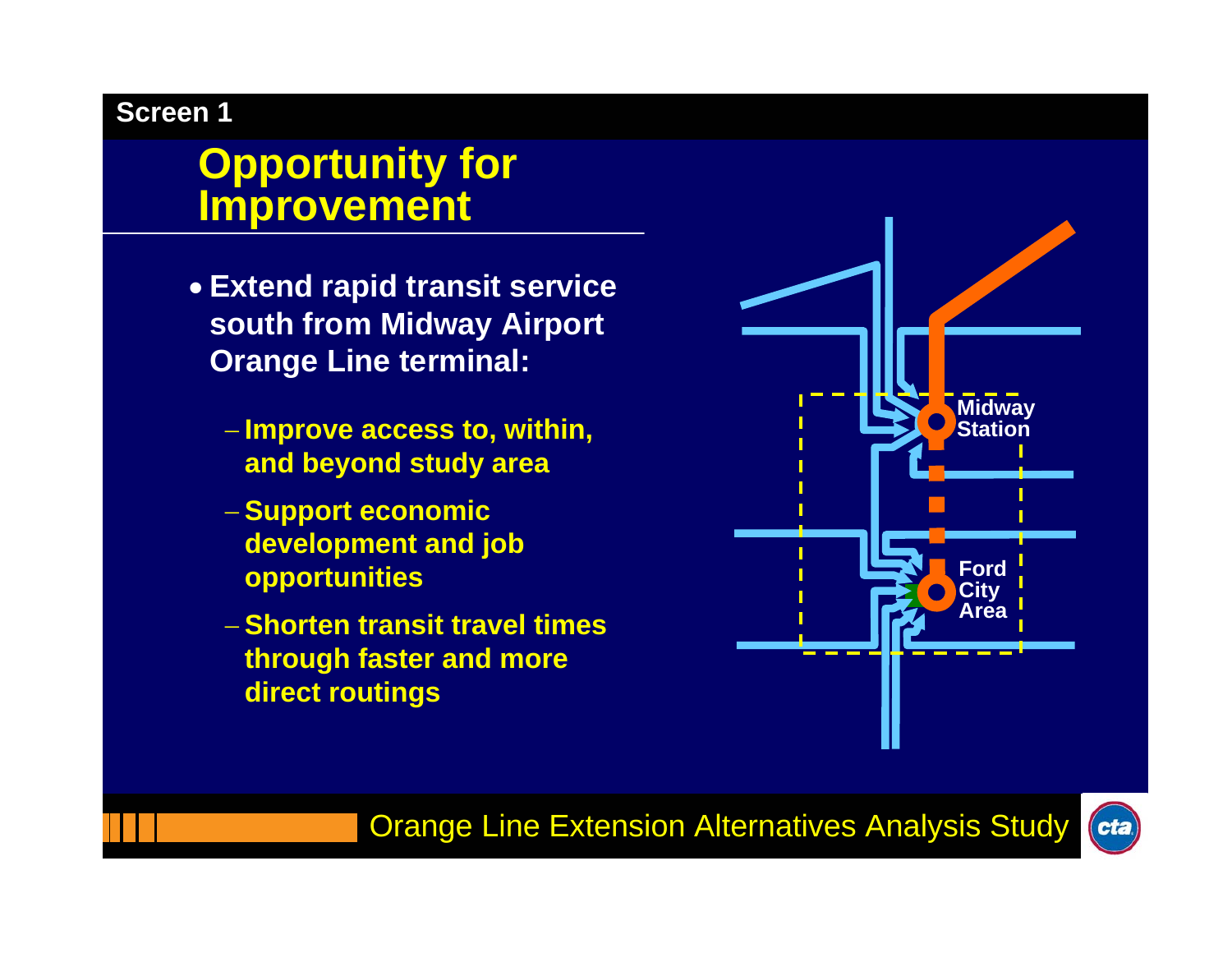# **FTA Evaluation Process**

**As the AA study progresses and the evaluation criteria are applied, options within the Universe of Alternatives are eliminated until, at the end of the process, there is a Locally Preferred Alternative (LPA).**

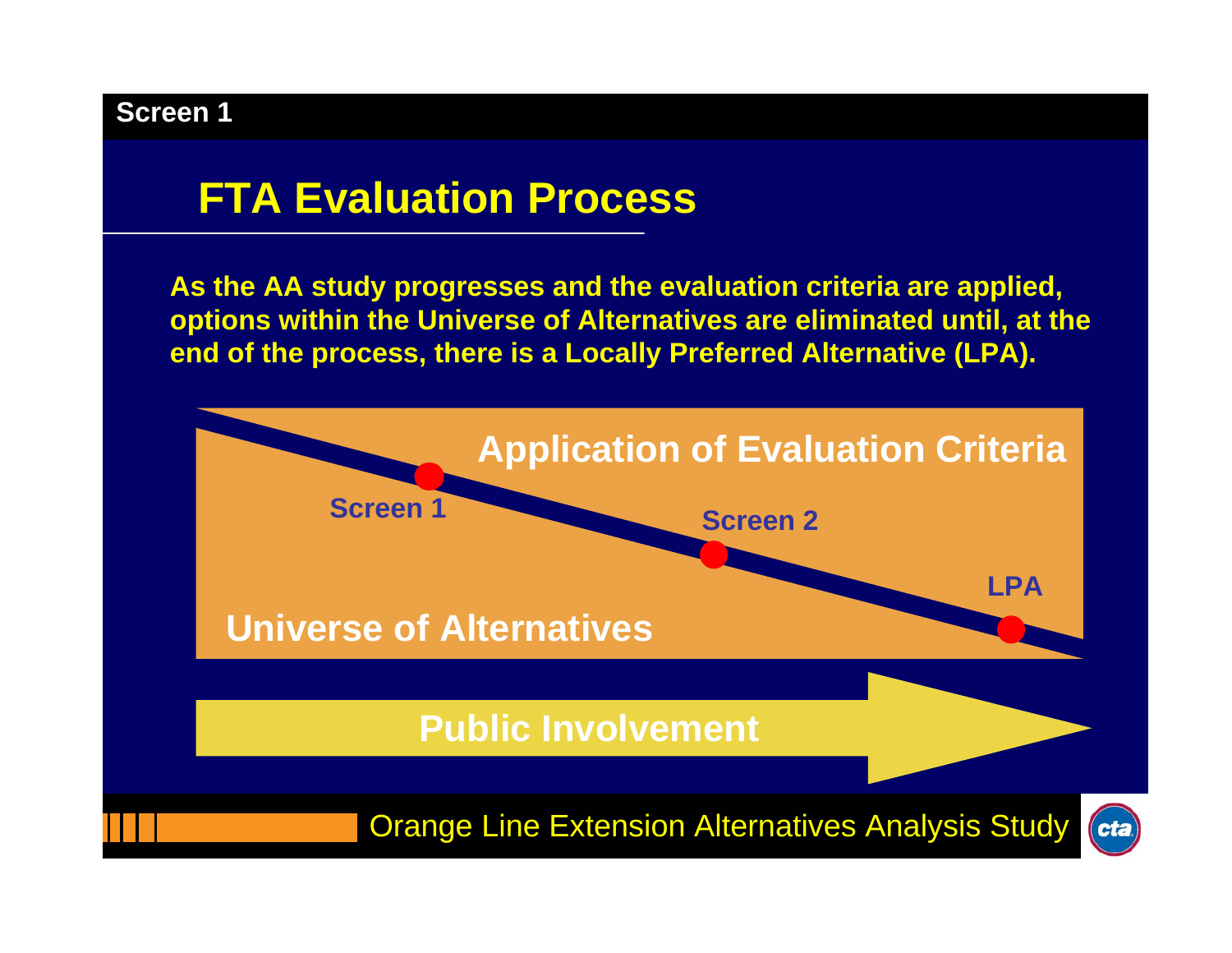# **Evaluation Process – Screening Detail**

- **Screen 1 – Review Universe of Alternatives**
	- Eliminate alternatives based on technology, corridor and profile
	- Advance strongest alternatives to Screen 2

### • **Screen 2 –Detailed Definition and Evaluation**

- Define alignments and operating service plans
- Evaluate alternatives including transit ridership, capital costs, and neighborhood resources along the alignment
- **Locally Preferred Alternative**

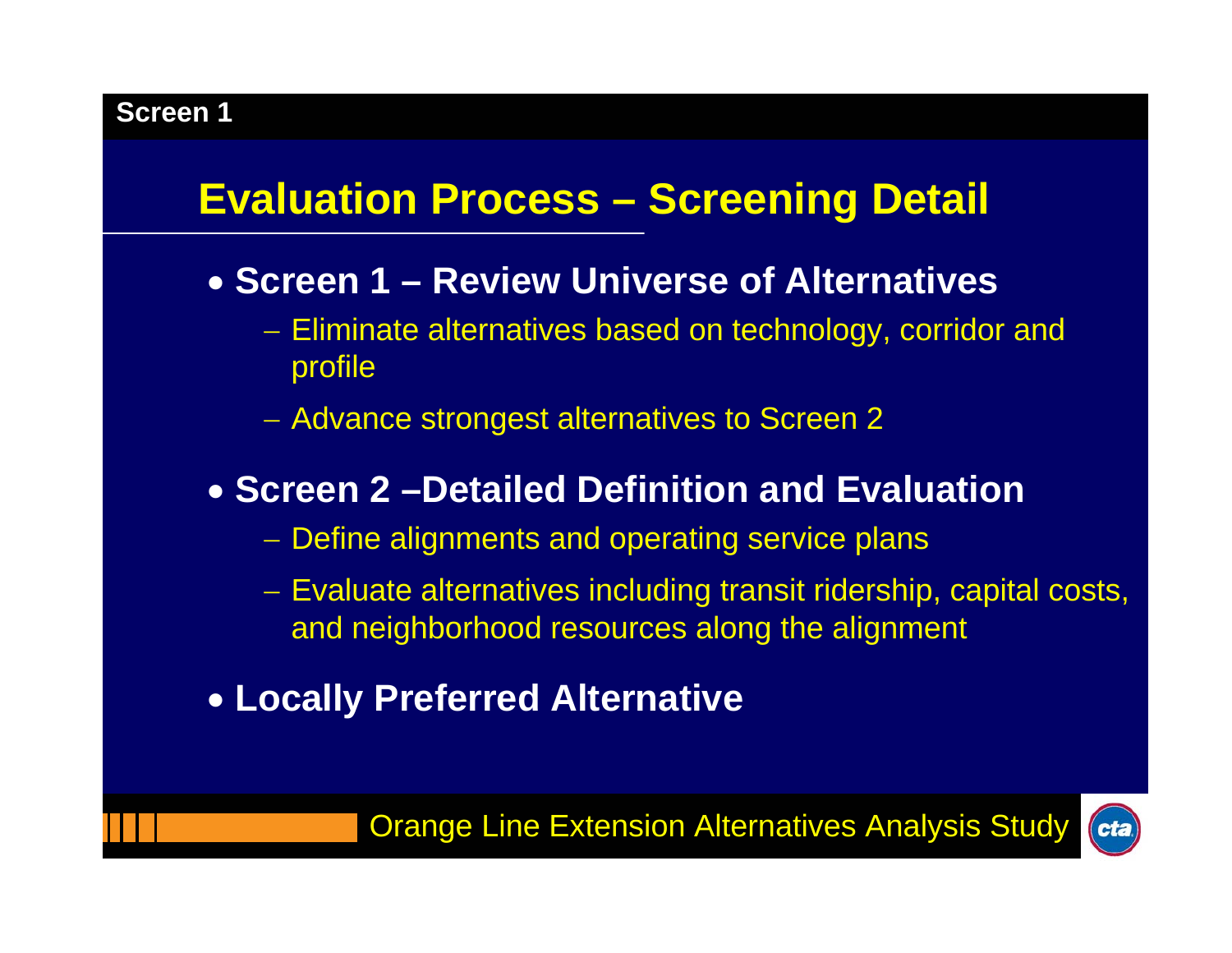# **Screen 1 Process**

- **1. Define the Universe of Alternatives**
- **2. Evaluate all potential technologies**
- **3. Evaluate all potential alignments (corridors routes and profiles)**
- **4. Evaluate all potential combinations of technological and alignment alternatives**
- **5. Advance strongest combinations**

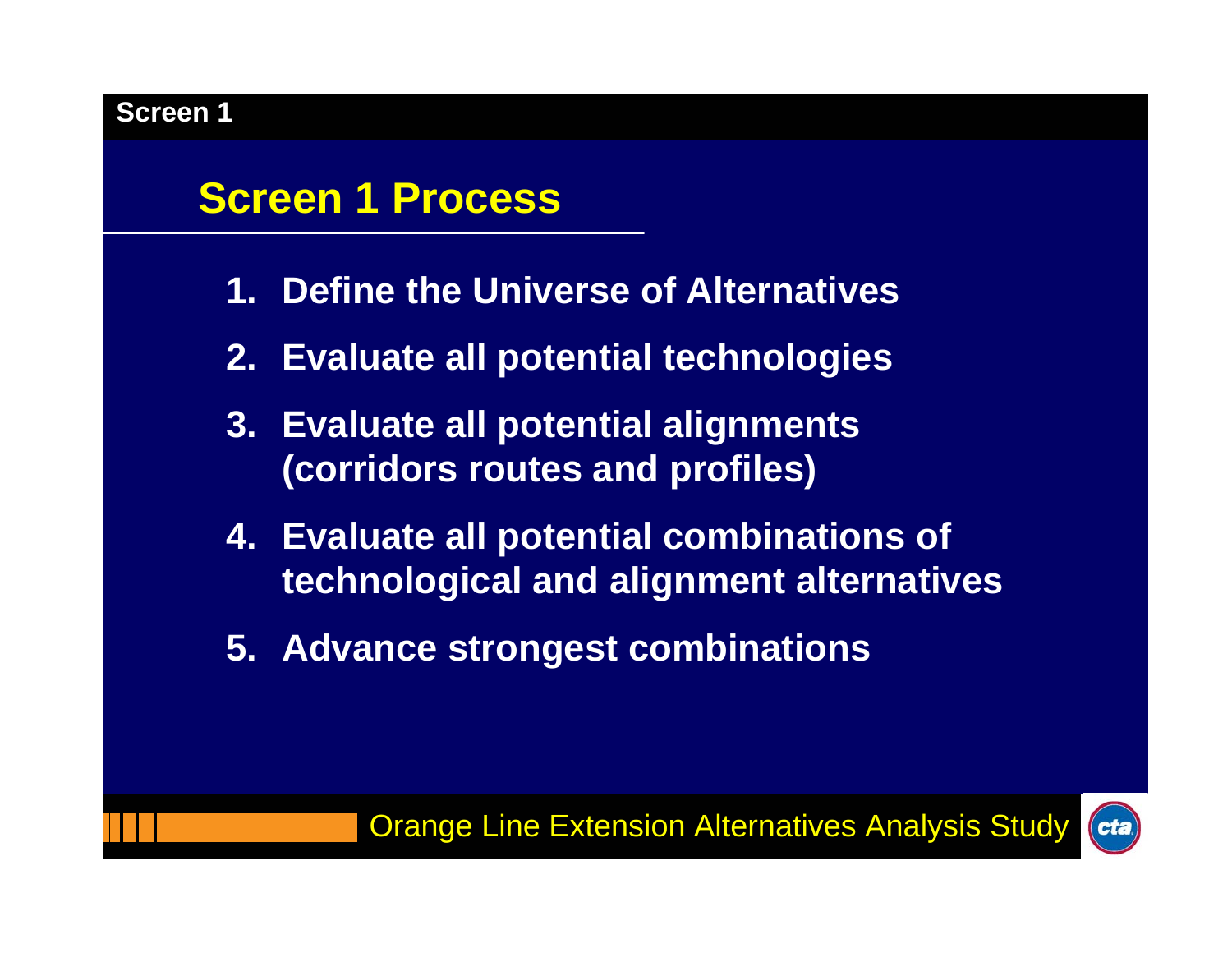

# **Technologies Evaluated**

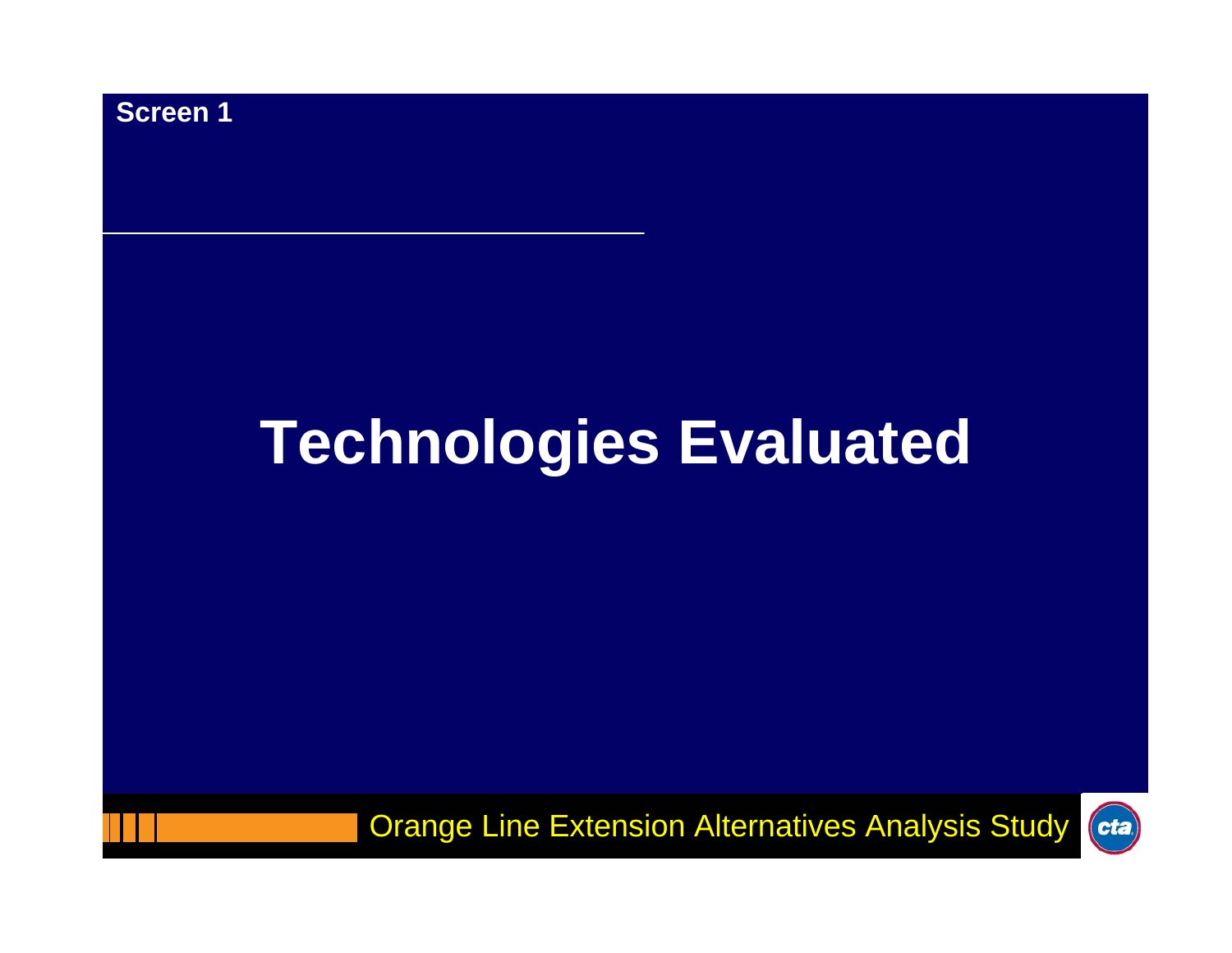### **Universe of Alternatives Considered**

#### TECHNOLOGIES

**Automated Guideway/Monorail Bus Rapid Transit Commuter BusCommuter Rail Heavy Rail Transit High Speed Rail Light Rail Transit Local BusMagLev Personal Rapid Transit Streetcar**

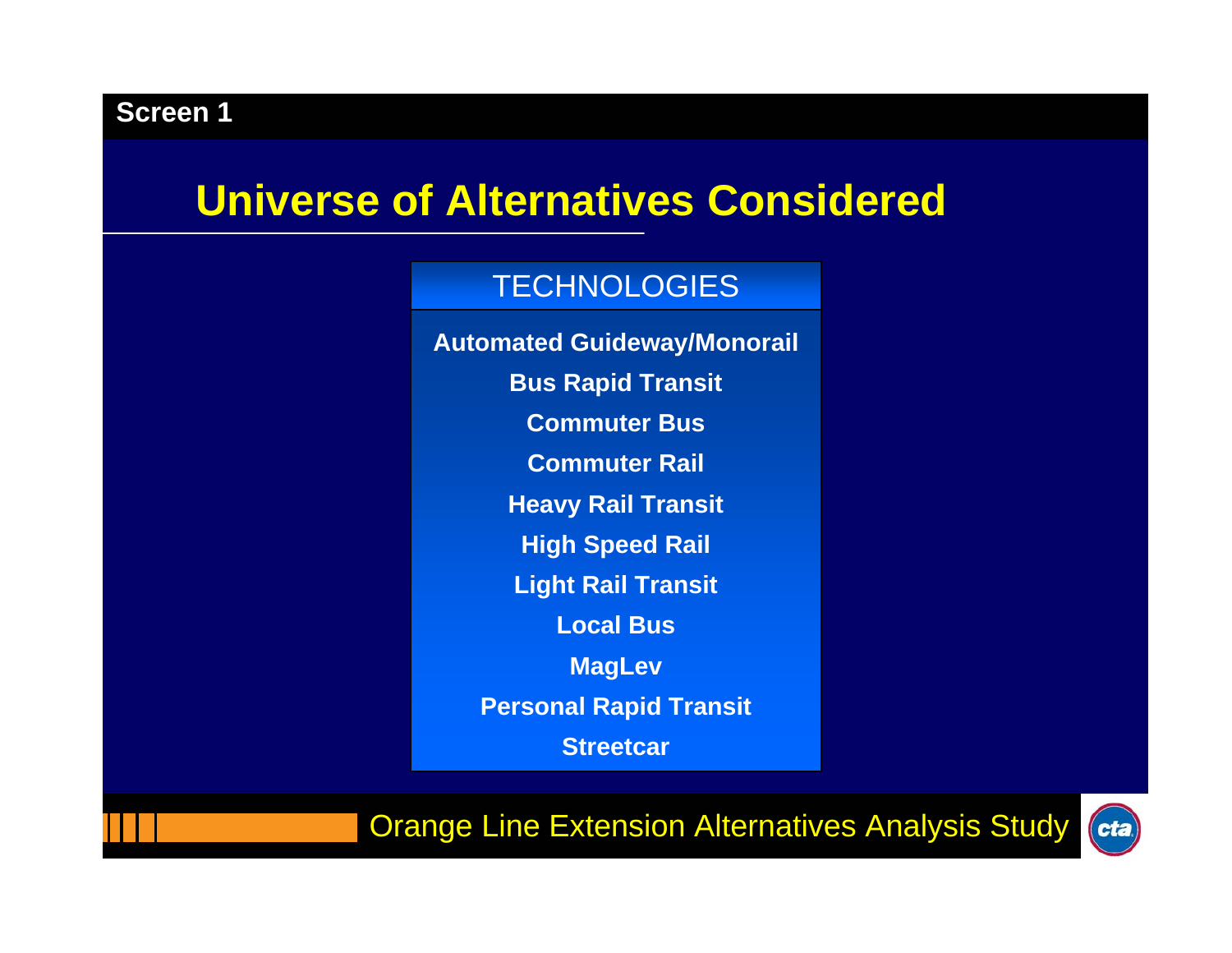### **Technologies Reviewed**



### **Automated Guideway/Monorail**

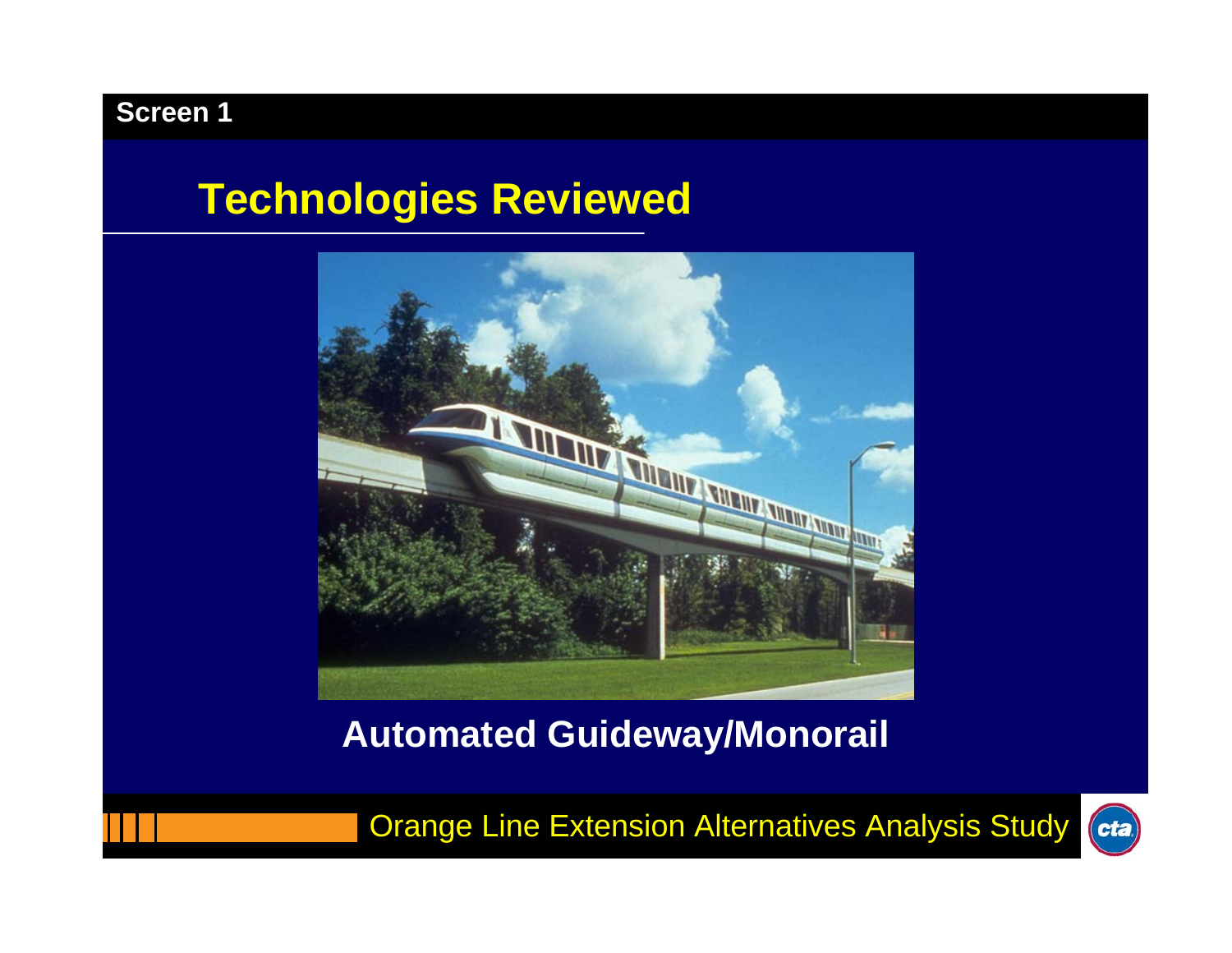### **Technologies Reviewed**



**Bus Rapid Transit**

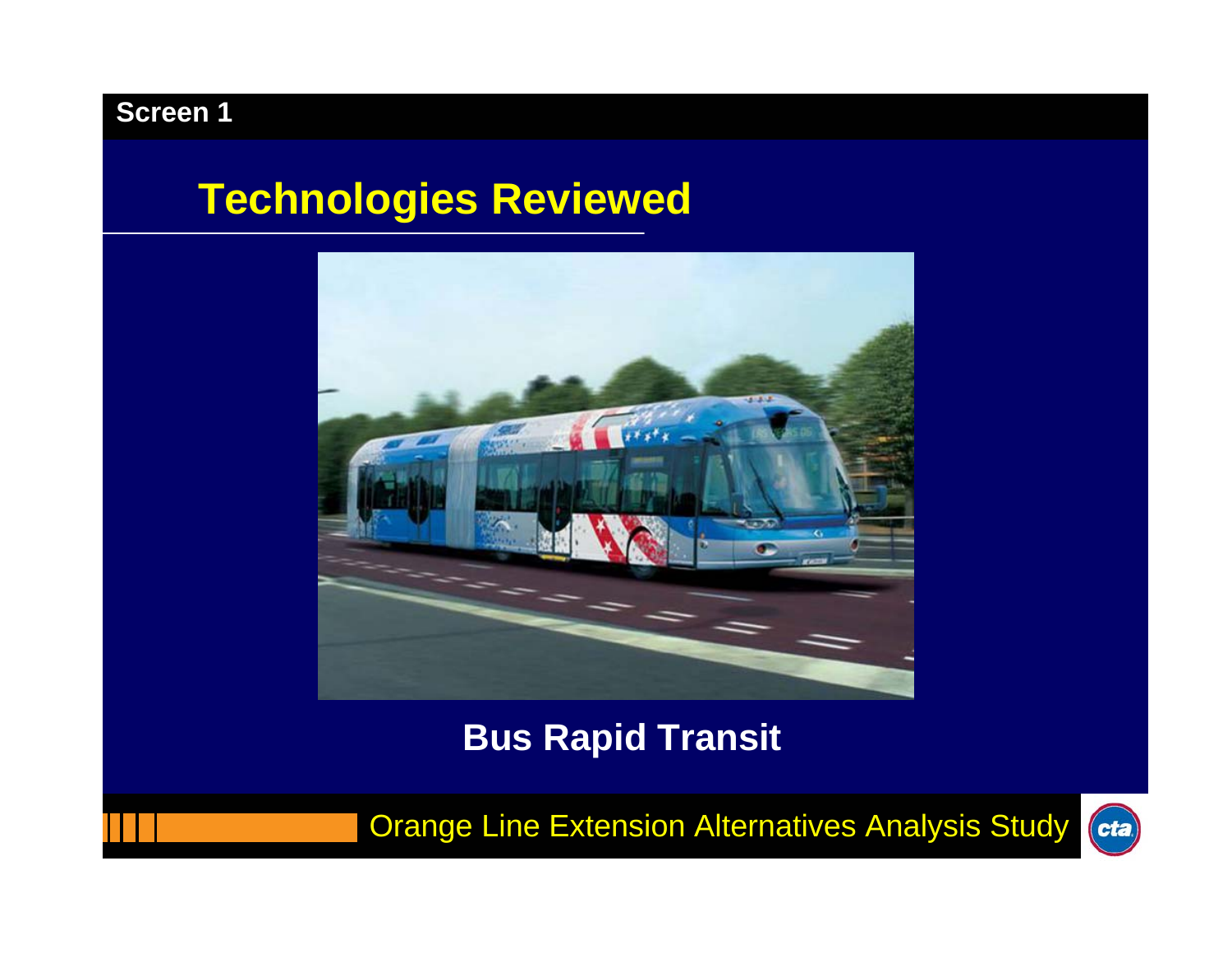## **Technologies Reviewed**



### **Commuter Bus**

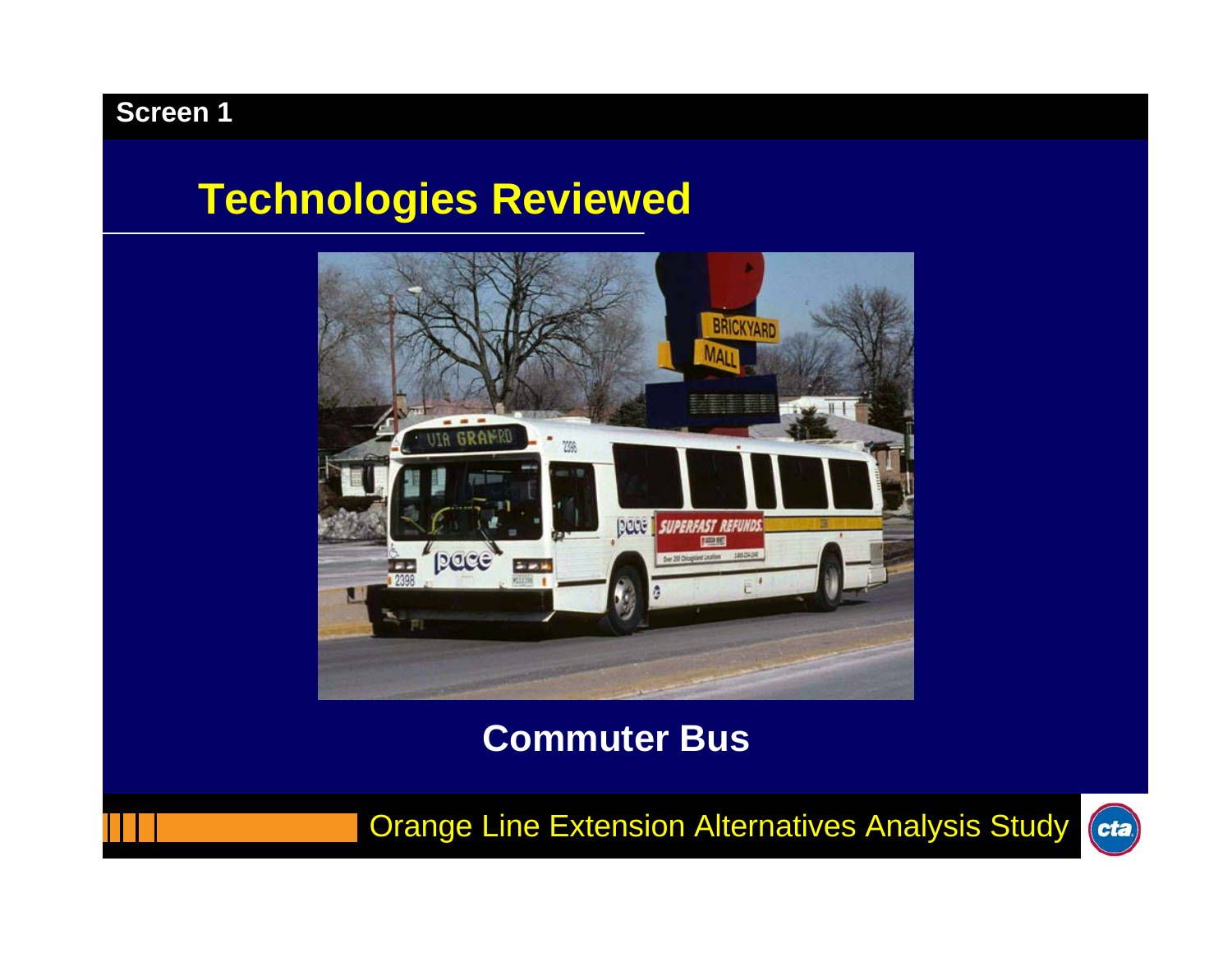## **Technologies Reviewed**



### **Commuter Rail**

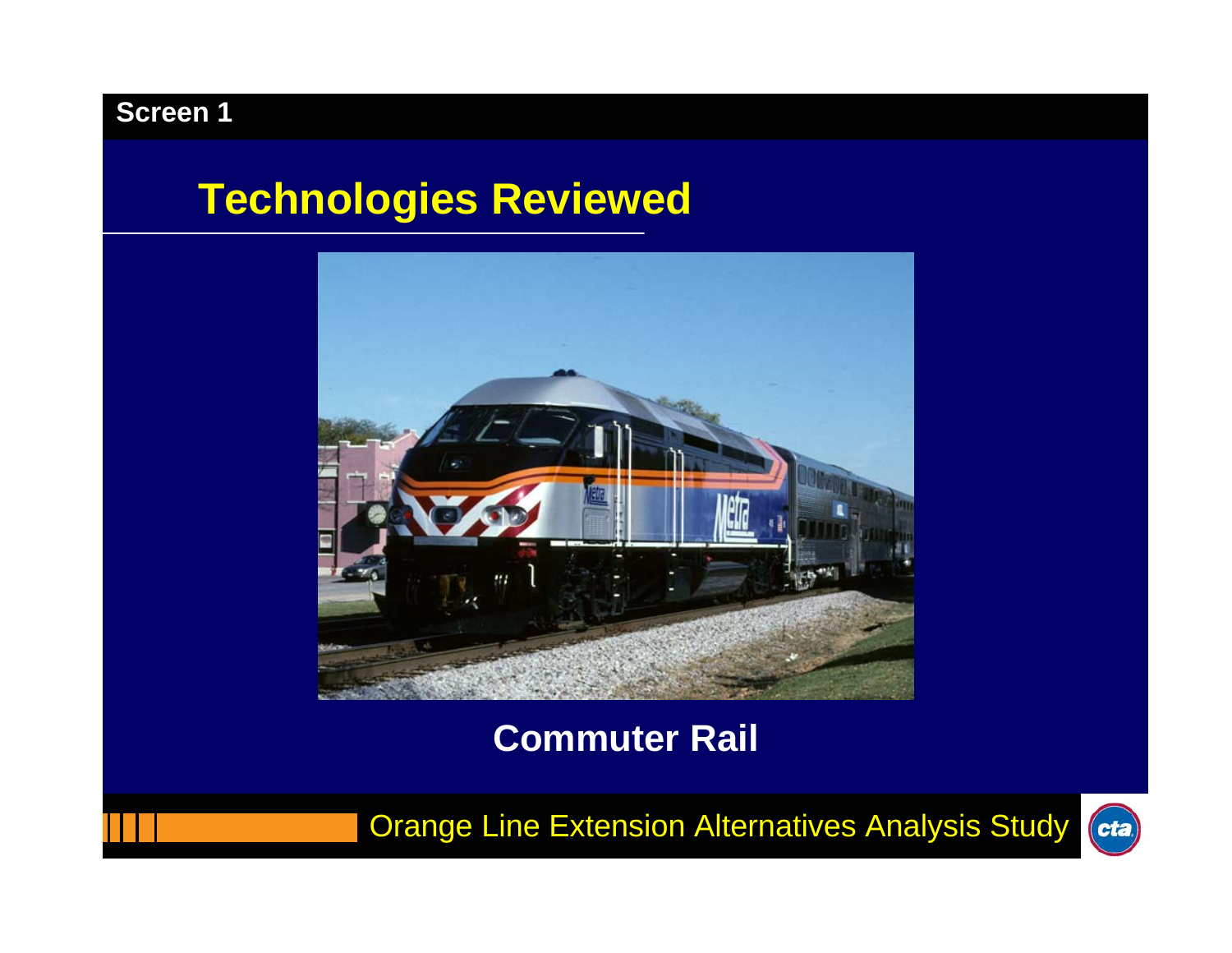## **Technologies Reviewed**



### **Heavy Rail Transit**

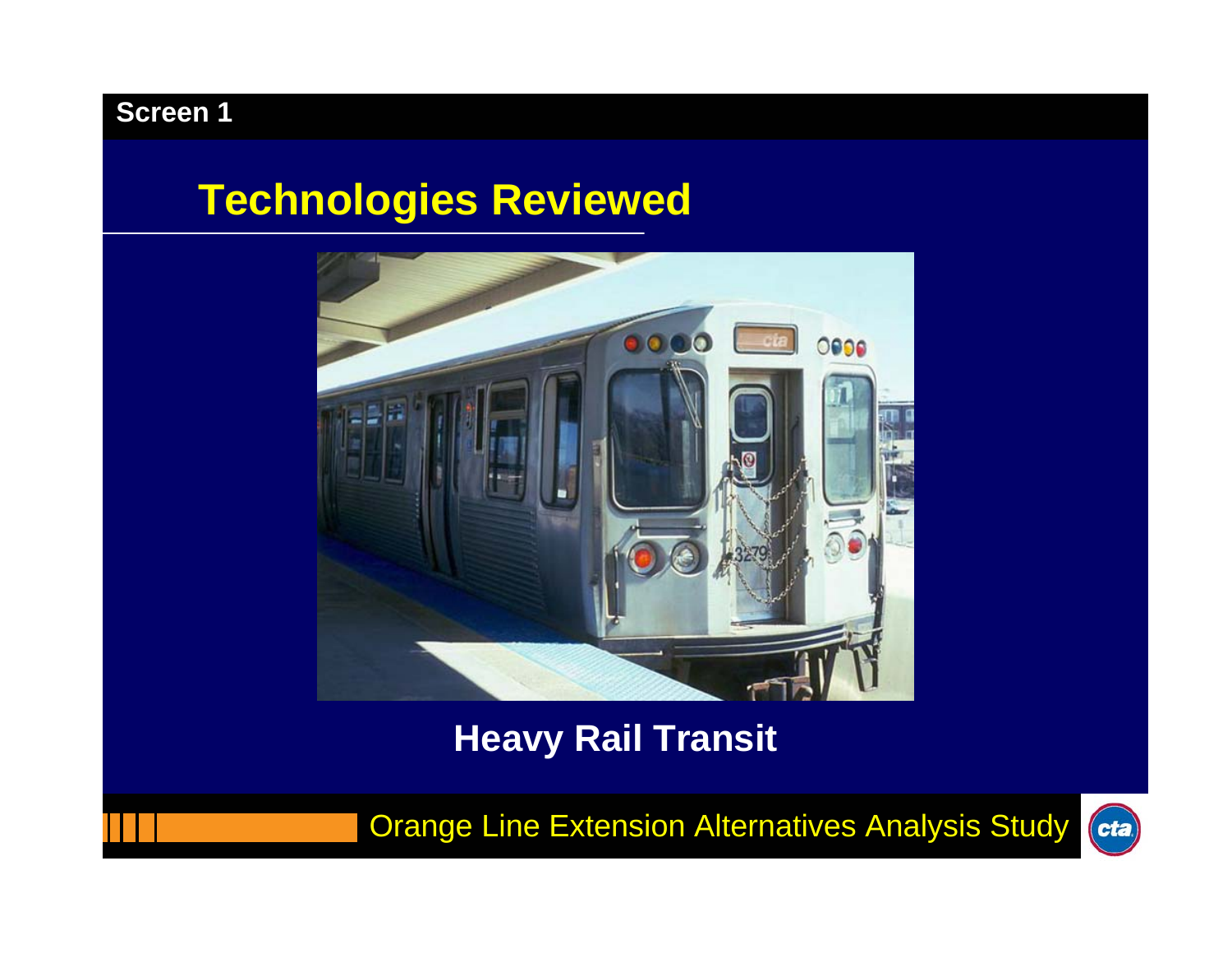# **Technologies Reviewed**



**High Speed Rail**

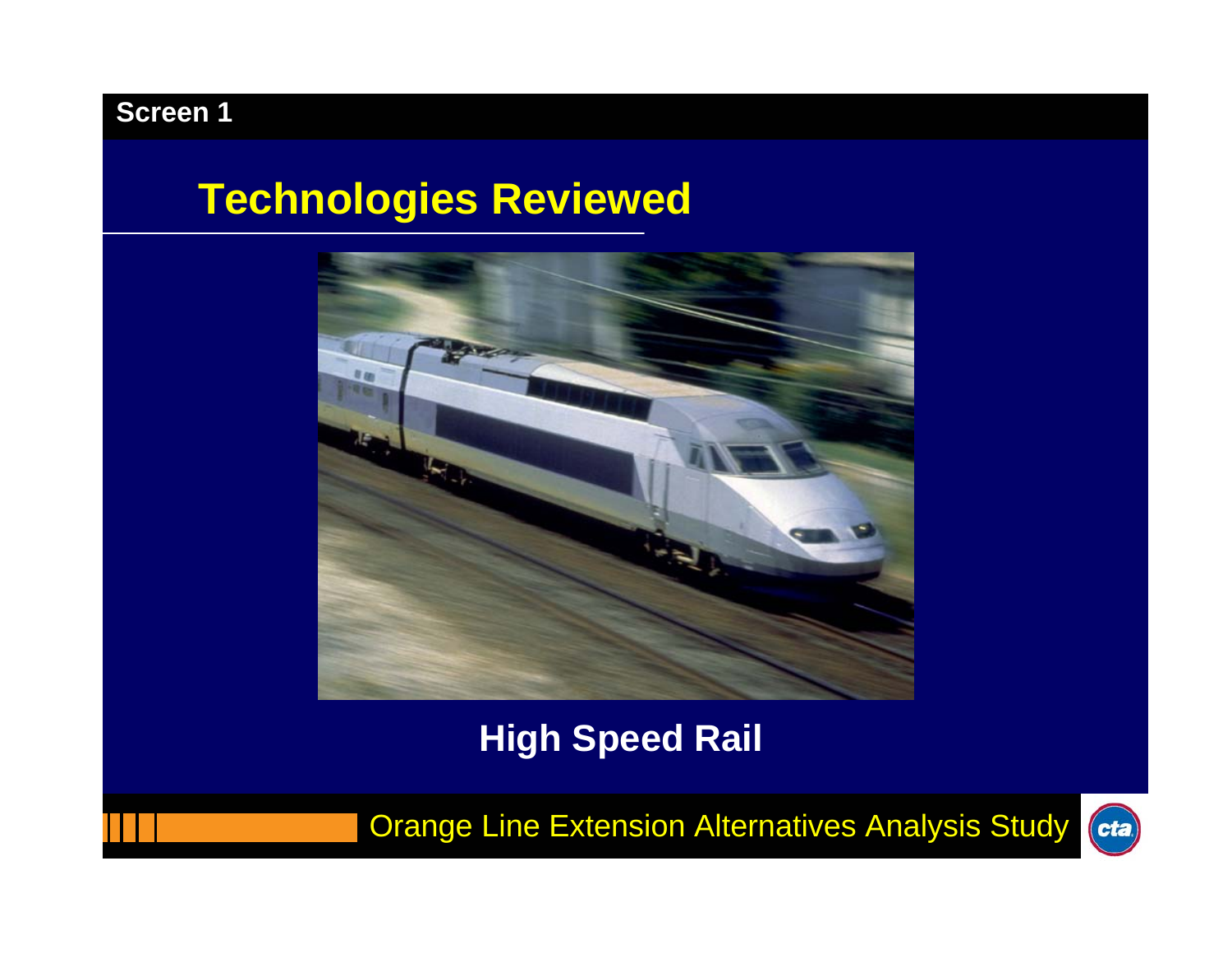## **Technologies Reviewed**



### **Light Rail Transit**

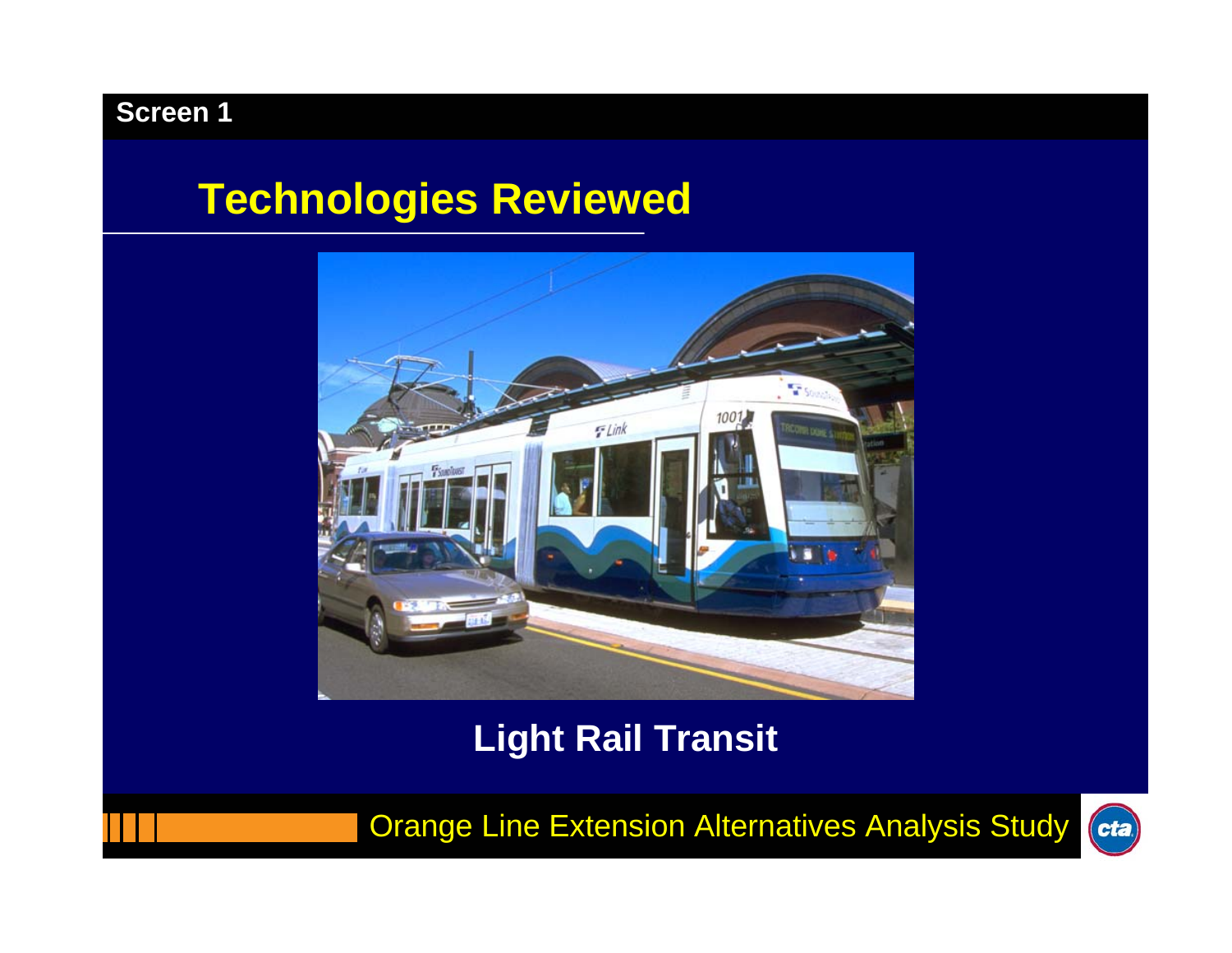## **Technologies Reviewed**



### **Local Bus**

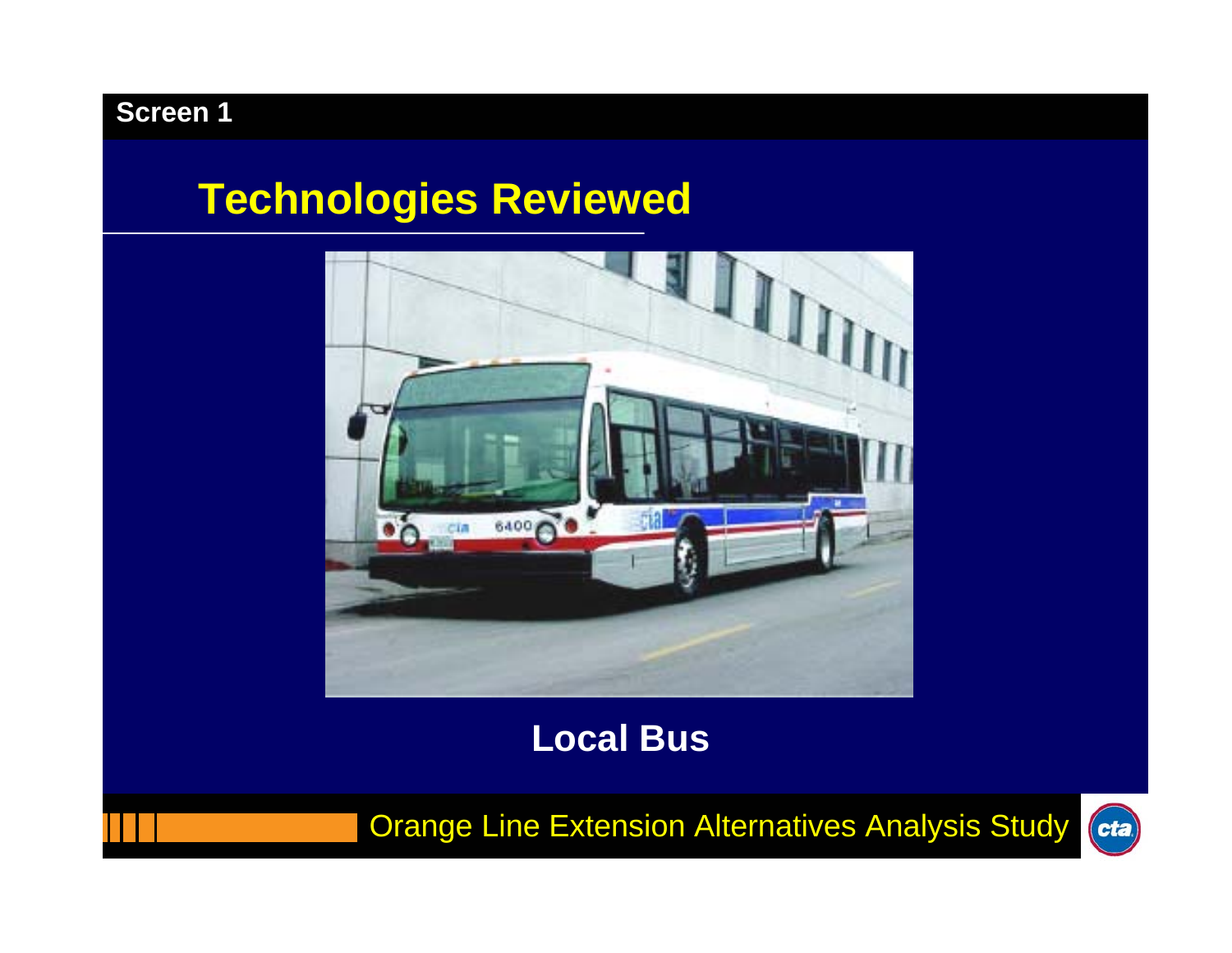# **Technologies Reviewed**



**MagLev**

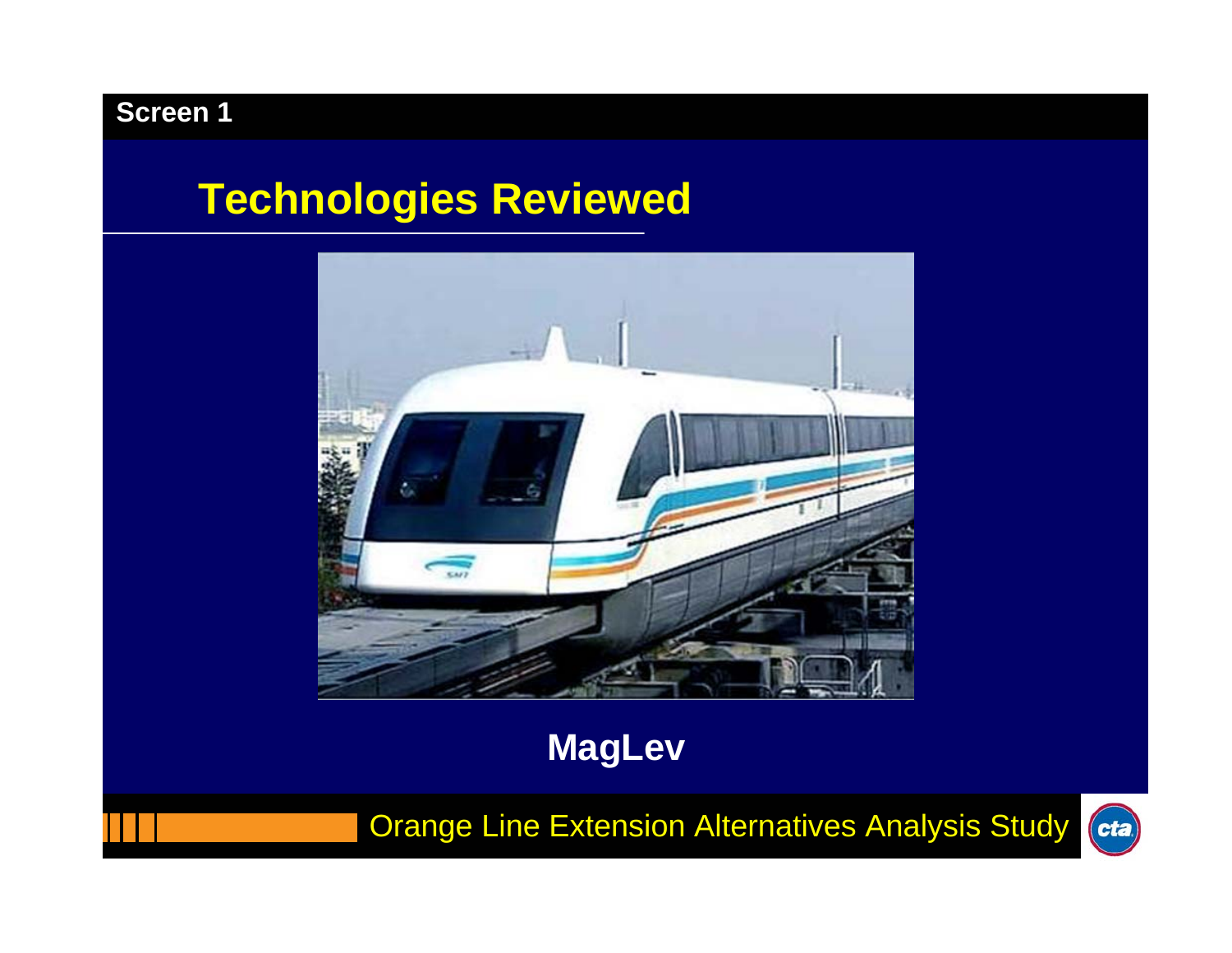### **Technologies Reviewed**



### **Personal Rapid Transit**